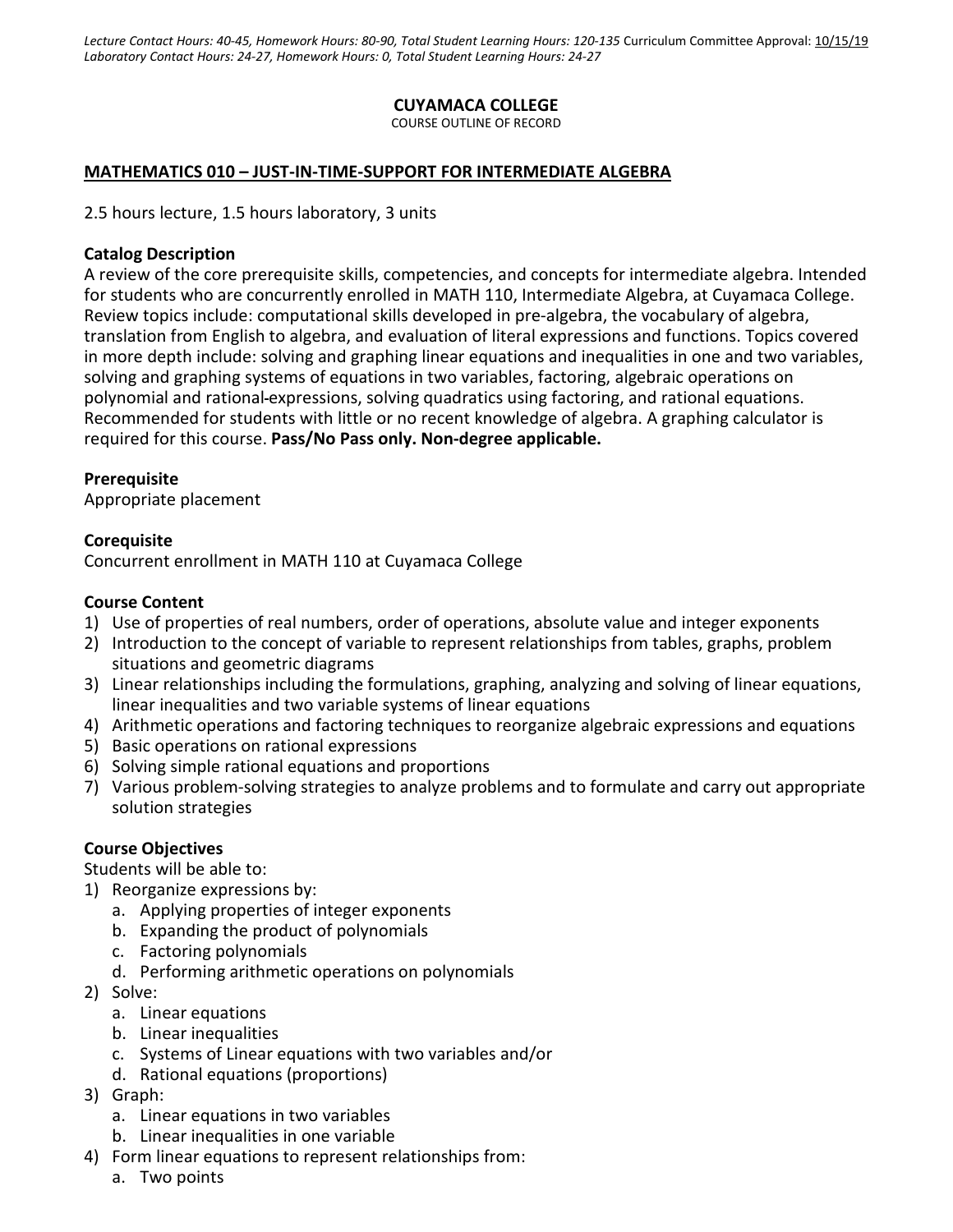- b. Slope and a point
- c. A graph of a line and/or
- d. An application problem
- 5) Solve and interpret the solutions of application problems
- 6) Inspect and analyze a graph in order to:
	- a. Determine if it represents a function
	- b. Evaluate the function
	- c. Determine the domain and range of a function

## **Method of Evaluation**

A grading system will be established by the instructor and implemented uniformly. Grades will be based on demonstrated proficiency in subject matter determined by multiple measurements for evaluation, one of which must be essay exams, skills demonstration or, where appropriate, the symbol system.

- 1) Independent exploration activities which measure students' ability to analyze the connections between the numeric, algebraic, graphic, and verbal representations of various types of algebraic expressions and inequalities.
- 2) Quizzes and exams (including a comprehensive in-class final exam) that measure students' ability to simplify algebraic expressions, and formulate, analyze, and solve algebraic equations and inequalities.
- 3) Homework and computer assignments in which students apply algebraic principles discussed in class to a series of practice problems that help students formulate questions and receive feedback from the instructor, tutors, or classmates.
- 4) Computer laboratory assignments in which students apply algebraic principles and problem-solving techniques discussed in class to help students identify gaps in their skill attainment and concept mastery and to improve their symbolic manipulation abilities and problem-solving skills.

# **Special Materials Required of Student**

Scientific calculator

## **Minimum Instructional Facilities**

- 1) Smart classroom with writing boards, overhead projector/screen, graphing utility overhead viewing panels
- 2) Basic skills math lab with computers, writing board, overhead projector/screen; appropriate software for integrated computer instruction (word processing, spreadsheet and other workplace software)

## **Method of Instruction**

- 1) Lecture and discussion
- 2) Teamwork
- 3) Computer-facilitated instruction

# **Out-of-Class Assignments**

- 1) Problem sets
- 2) Reading and/or writing assignments

## **Texts and References**

- 1) Required (representative example): None
- 2) Supplemental: Exploratory projects and classroom activities created by Cuyamaca College math faculty

# **Exit Skills**

Students having successfully completed this course exit with the following skills, competencies and/or knowledge: